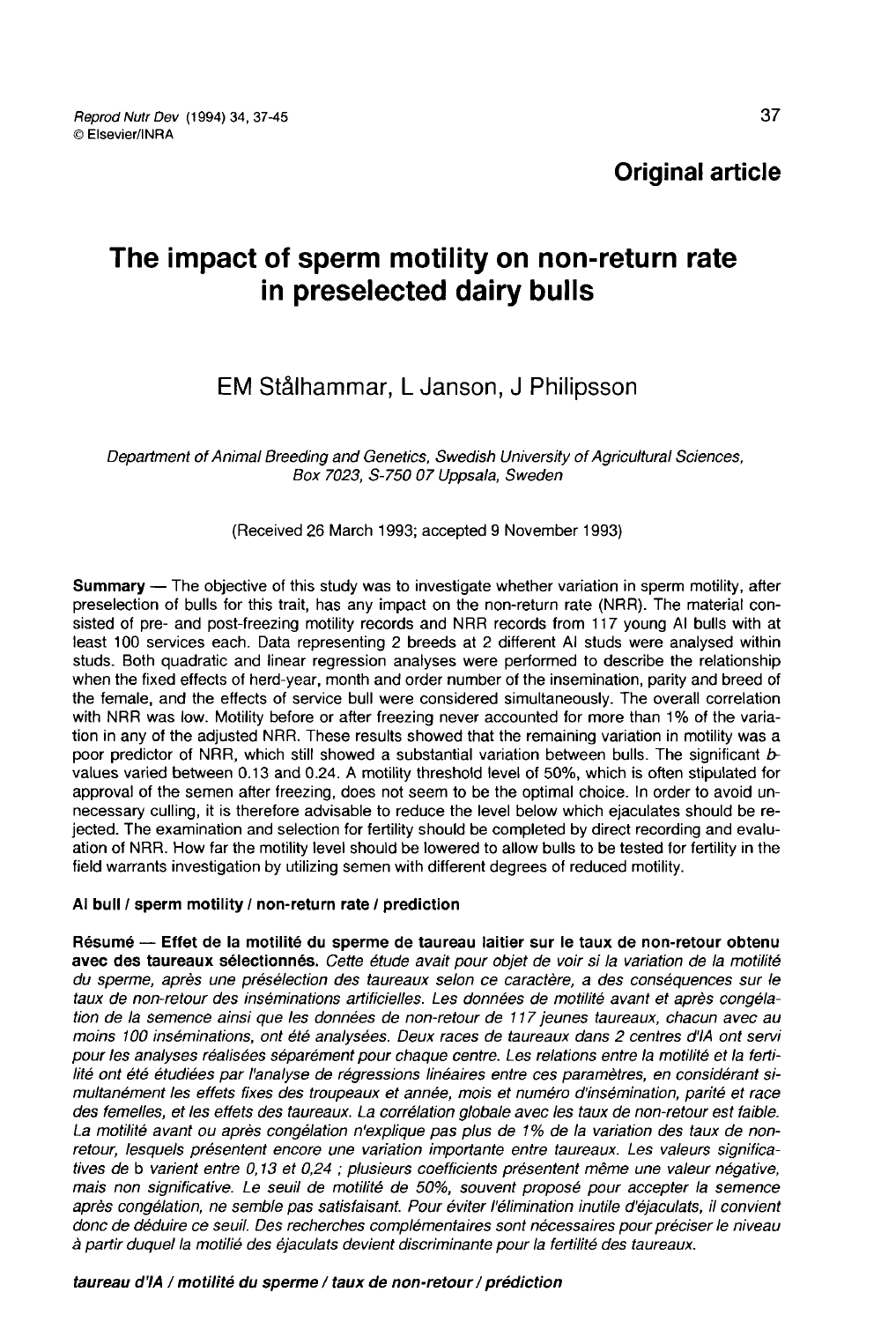## INTRODUCTION

In Sweden, the culling rate among young bulls according to fertility traits in Al studs is about 30%, which is higher than in most other countries for the corresponding traits (Bernes, 1981; Graffer et al, 1988). About half of such culling is attributable to laboratory examinations of the semen. Semen quality can be related to viability and morphology (Saacke et al, 1980). Visual assessment of the proportion of motile spermatozoa is the most commonly used viability test to predict fertility. In Sweden, sperm motility is currently one of the quality criteria applied to spermatozoa in frozen/thawed semen (Söderqvist, 1991).

The most common measure of fertility under practical farm conditions is the nonreturn rate (NRR). Although NRR is an indirect measure of conception rate, it is considered as a reliable measure of conception rate if only first services are evaluated (Oltenacu and Foote, 1976).

There is little doubt that objective measurements of sperm motility, acrosomal status or other characteristics are significantly correlated with fertility (Amann, 1989). In general, studies have shown a positive correlation between fertility and many semen quality characteristics, although the closeness of the relationship varied widely (Saacke et al, 1980). Such a variation may depend on different numbers as well as proportions of motile sperm in the semen doses.

The number of young bulls culled for semen quality reasons without being tested in the field has been rather high in Sweden. The total discarding rate of semen collections during the studied period was 14.2 and 17.7% in Nordavel and Falkenberg, respectively. This prompted a discussion about whether motility really is a useful predictor of NRR and which culling practices would also be appropriate to consider other traits.

The aim of this study was to establish whether the remaining variation in sperm motility, after applying preselection to bulls based on this characteristic, had any impact on the achieved fertility as measured by NRR in comprehensive field data on Swedish dairy cattle.

## MATERIALS AND METHODS

The data originated from 2 different Al studs in Sweden, Låglandsavel Falkenberg (F) and Nordavel (N). The semen data were recorded in the normal semen collection routine between September 1983 and August 1985. The NRR data were based on single inseminations recorded during the period from 1983 to 1985. The structure of the material is shown in table I.

## Recording and evaluation procedures

The fresh semen was evaluated immediately after each collection. When a service bull ejaculated more than once on the same collection day it was not possible to distinguish between the ejaculates after freezing, as the 2 ejaculates were pooled when frozen and assigned the same collection code. The structure of the data is shown in table I. The semen characteristics were recorded for each ejaculate. This procedure included measuring the volume (ml) and determining motility subjectively under a phase contrast microscope at +37°C and a magnification of 450. Motility was evaluated visually as the percentage of forward-motile sperm cells. Spermatozoal concentration was determined spectrophotometrically. The turbidity was compared with a known standard. Total number of sperm cells per ejaculate was calculated by multiplying the concentration (per ml) by the total volume. The studs had different set standards for the concentration 88 (N) and 70 (F)  $x$ 106 motile sperm cells per ml, giving 22 (N) and 17.5  $(F)$  x 10<sup>6</sup> motile sperm cells per semen dose (ministraw, 0.25 ml). The assessment of motility after freezing and thawing was normally made on 1-2 doses per collection. The exami-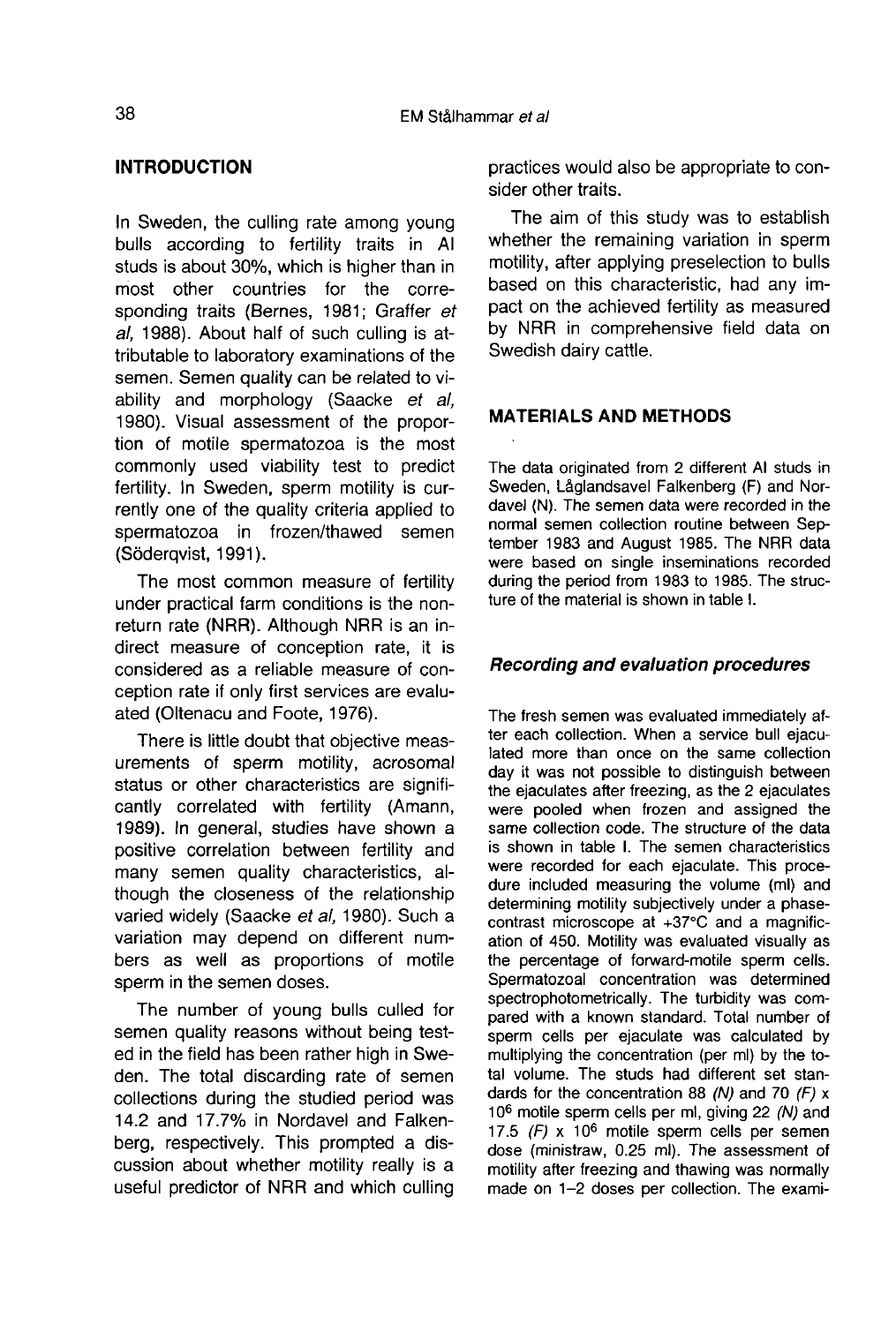| Al stud/breed                    | Falkenberg/SLB b<br>Nordavel/SRB <sup>a</sup> |               |  |
|----------------------------------|-----------------------------------------------|---------------|--|
| No of service bulls              | 58                                            | 59            |  |
| No of all services               | 53 792                                        | 33 4 21       |  |
| No of HY <sup>c</sup>            | 11912                                         | 10 533        |  |
| Mean No of services/bull (range) | 927 (160-1 694)                               | 566 (308-848) |  |
| No of 1st services               | 27 057                                        | 16 161        |  |
| No of HY <sup>c</sup>            | 9614                                          | 7 5 2 4       |  |
| Mean No of services/bull (range) | 466 (73-977)                                  | 274 (121-440) |  |

#### Table L Structure of the material

<sup>a</sup> SRB: Swedish Red and White cattle; <sup>b</sup> SLB: Swedish Friesian; <sup>c</sup> HY: herd-year combinations.

nation after freezing was a blind-test. The established minimum standards for motility varied slightly between AI studs. Minimum pre-freezing motility was 60-70% forward-motile sperm cells and for post-freezing motility it was 45-50%. Ejaculates that did not meet the minimum standard set by each Al stud veterinarian for motility before and after freezing were discarded. Motilities before and after freezing were considered as 2 different traits in the analyses (Stålhammar et al, 1989, 1994).

Laboratory evaluations of semen from young Al bulls were correlated with NRR ascribed to these particular bulls when used randomly on a variety of farms and age categories of females. NRR within 28, 56 and 168 d after service were used as measures of fertility.

## **Methods**

In the analyses based on single inseminations adjustments were made for herd-year effects, the effects of month and order number of insemination, breed and parity of the female as well as for the service bull. A polynomial regression model was applied to investigate the impact of motility on the adjusted NRR. The least-squares method of fitting constants was used, as applied in Harvey's LSMLMW program (Harvey, 1985). The 2 sets of data were analysed separately due to poor overlapping, since they covered 2 different breeds and areas.

The model applied was:

$$
Y_{ijklmno} = \mu + HY_i + P_j + S_k + N_i + B_m + M_n + D_1 (x_{ijklmno} - \bar{x}_1)^2 + B_{ijklmno}
$$

where:

 $Y_{iiklmno}$  is the recorded NRR (value 0 or 1) within 28, 56 or 168 d of service;

 $\mu$  is least-squares mean:

 $HY_i$  is effect of *h herd-year of insemination;* 

 $P_i$  is effect of *j*th parity of female  $(j = 1...6)$ ;

 $S_k$  is effect of kth service bull;

N, is effect of Ah order number of insemination within service period  $(l = 1...5)$ ;

 $B_m$  is effect of mth breed of female ( $m = 1...3$ )

 $M_n$  is effect of nth month of insemination (n = 1...12);

 $b_1$ ,  $b_2$  are the linear and quadratic regressions of NRR on motility before  $(x_1)$  and after  $(x_2)$ freezing, respectively;

 $e_{iiklmno}$  is the residual effect.

All effects in the model were considered fixed. The effect of herd-year was absorbed into the other fixed effects. Analyses were performed both with all services included and with NRR based on first services only. Parity was assigned to 6 classes: heifers; 1-4 lactation cows; and cows including 5th and higher parities. Three breed groups of females were present, Swedish Red and White Cattle (SRB) and Swedish Friesian (SLB), and crossbreds be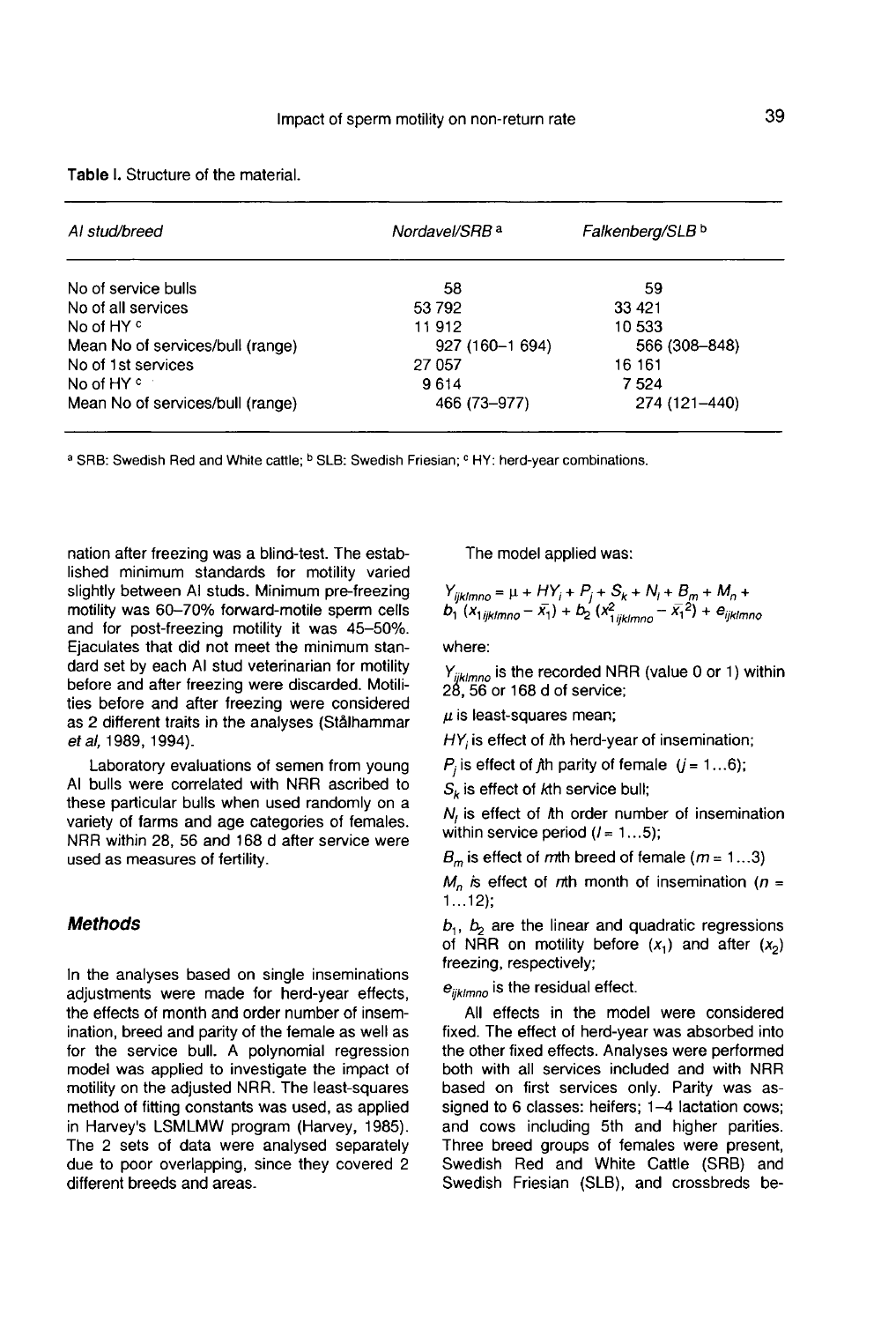tween SRB and SLB. All service bulls included, except 3, had records from at least 100 inseminations (table I).

Two reduced models were compared with the full model for the coefficient of determination.

The reason why no technician is taken into the model is that effects of technician are rather confounded with the heard-year effects, and thus they are indirectly accomodated for in the analyses. Furthermore, it can partly be explained by the recording system in Sweden. Studies by Janson (1980) have shown that the effect of technician is of rather low importance. The results for each technician are followed up every month. As a result of this procedure the fertility results of Swedish technicians seem to be fairly uniform.

## RESULTS

The unadjusted bull means  $(x)$  with standard deviations (SD) for NRR and motility together with the range between bulls are shown in table II. Attention is drawn to the low SD of motility, which shows that the whole scale was not used when assessing motility. It is obvious that the non-adjusted NRR varies considerably between bulls even after preselection based on motility.

The full model explained between 25 and 50% of the variation in NRR, mainly due to the effect of herd-year and almost independent of motility (table 111). The same coefficient of determination was obtained for the model whether motility before or after freezing and thawing was included. The effect of service bull explained less than 1% of the variation in the adjusted NRR when motility was held constant.

All fixed effects, except breed of female, were significant. The regression coefficients were found significant only in N. In this case there were also differences in the impact of motility on NRR according to whether it was assessed before or after freezing. Significant regression coefficients  $(P < 0.01)$  of the NRR were generally obtained for motility before freezing (tables IV and V) while poorer relationships were found with post-thaw motility. The relationships, if any, seem to be linear but weak in the range of motilities studied. The magnitude of the coefficients of regression indicates that a change in motility of 10 percentage units gives at most a corresponding positive change of 1-2% units in adjusted NRR (figs 1 and 2). Several of the non-significant coefficients were even neg-

|                              | Nordavel  |                 |           | Falkenberg |                 |           |
|------------------------------|-----------|-----------------|-----------|------------|-----------------|-----------|
|                              | $\bar{x}$ | SD <sup>a</sup> | Range     | X          | SD <sup>a</sup> | Range     |
| $28 - d$ NRR                 | 75.8      | 3.5             | 68-83     | 77.2       | 3.9             | 66-86     |
| 56-d NRR                     | 65.9      | 4.4             | $53 - 77$ | 68.9       | 4.3             | 54-79     |
| 168-d NRR                    | 57.3      | 5.1             | $33 - 68$ | 62.3       | 4.6             | $52 - 74$ |
| Motility (%) before freezing | 69.6      | 3.3             | $50 - 80$ | 69.5       | 2.3             | $60 - 80$ |
| Motility (%) after freezing  | 49.3      | 2.6             | $40 - 60$ | 54.1       | 3.3             | $40 - 70$ |

Table II. Unadjusted bull means  $(x)$  with standard deviations (SD) for NRR and motility and the range in NRR and motility before and after freezing.

a Means and SD were calculated on individual bull non-return and motility results, respectively, with  $n = 58$  service bulls in Nordavel and  $n = 59$  service bulls in Falkenberg. Motility means were based on 2-4 ejaculates per bull.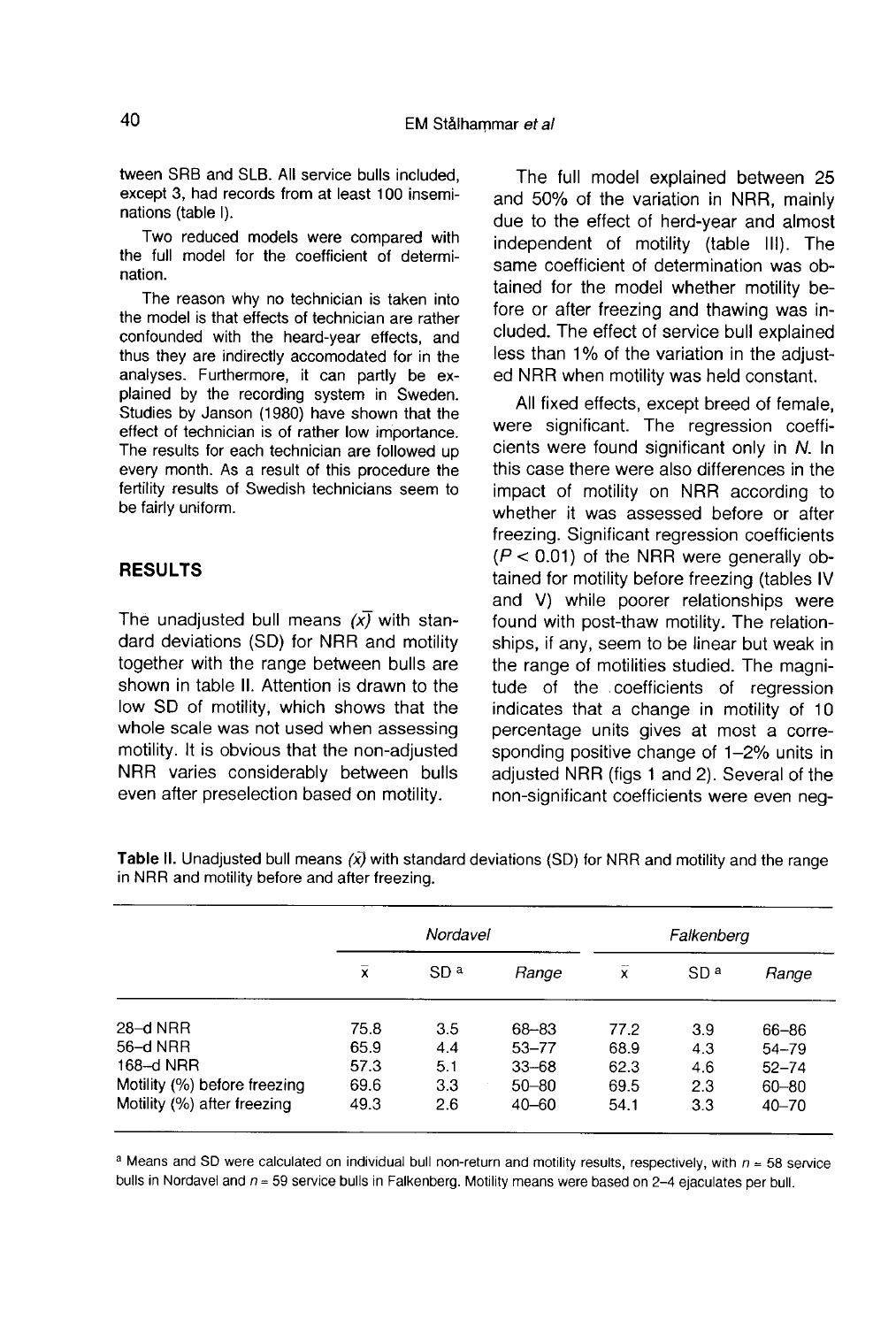| Model                |      |                    | NRR days |                      |      |      |  |
|----------------------|------|--------------------|----------|----------------------|------|------|--|
|                      |      | Nordaval $R^2$ (%) |          | Falkenberg $R^2$ (%) |      |      |  |
|                      | 28   | 56                 | 168      | 28                   | 56   | 168  |  |
| Full a               | 40.3 | 39.5               | 39.7     | 51.7                 | 51.8 | 51.4 |  |
| Reduced <sup>b</sup> | 40.3 | 39.5               | 39.6     | 51.7                 | 51.8 | 51.4 |  |
| Reduced <sup>c</sup> | 1.0  | 1.4                | 1.5      | 1.8                  | 1.9  | 1.8  |  |

Table III. Coefficients of determination ( $R^2$ %) for full and reduced models in analyses with first services.

a Full model: herd-year, month of insemination, parity, cow breed, service bull and regression on motility either before or after freezing; <sup>b</sup> reduced model: as in full model but without the regression; <sup>c</sup> reduced model; as in full model but without the effect of herd-year.

Table IV. Estimated coefficients of regression of NRR on motility values before and after freezing in analyses using all services.

| Al unit | <b>NRR</b> | Motility before freezing |         |           | Motility after freezing |      |                |
|---------|------------|--------------------------|---------|-----------|-------------------------|------|----------------|
|         |            | Linear                   |         | Quadratic | Linear                  |      | Quadratic      |
|         |            | b                        | b,      | $b_{2}$   | b                       | b,   | b <sub>2</sub> |
| N       | 28         | $0.15**$                 | 0.15    | $-0.01$   | 0.06                    | 0.07 | $-0.00$        |
|         | 56         | $0.20**$                 | 0.20    | $-0.01$   | 0.13                    | 0.16 | $-0.01$        |
|         | 168        | $0.21**$                 | 0.22    | $-0.02**$ | $0.13*$                 | 0.15 | $-0.01$        |
| F       | 28         | $-0.13$                  | $-0.11$ | 0.03      | $-0.01$                 | 0.01 | $-0.01$        |
|         | 56         | $-0.10$                  | $-0.10$ | $-0.00$   | 0.05                    | 0.06 | $-0.01$        |
|         | 168        | $-0.03$                  | 0.04    | $-0.01$   | 0.11                    | 0.11 | 0.00           |

\*  $P < 0.05$ : \*\*  $P < 0.01$ .

ative. Only for 168-d NRR with all services included was there a significant quadratic regression coefficient obtained.

## **DISCUSSION**

In order to study the true relation between semen characteristics and the paternal contribution to a successful conception of farm management, season and technician should be taken into account. NRR of bulls can be corrected for these influences (den Daas, 1992). Although this was done in this study through the herd-year effects, other possible reasons for not finding a close correlation between motility and NRR must be looked for. One cause might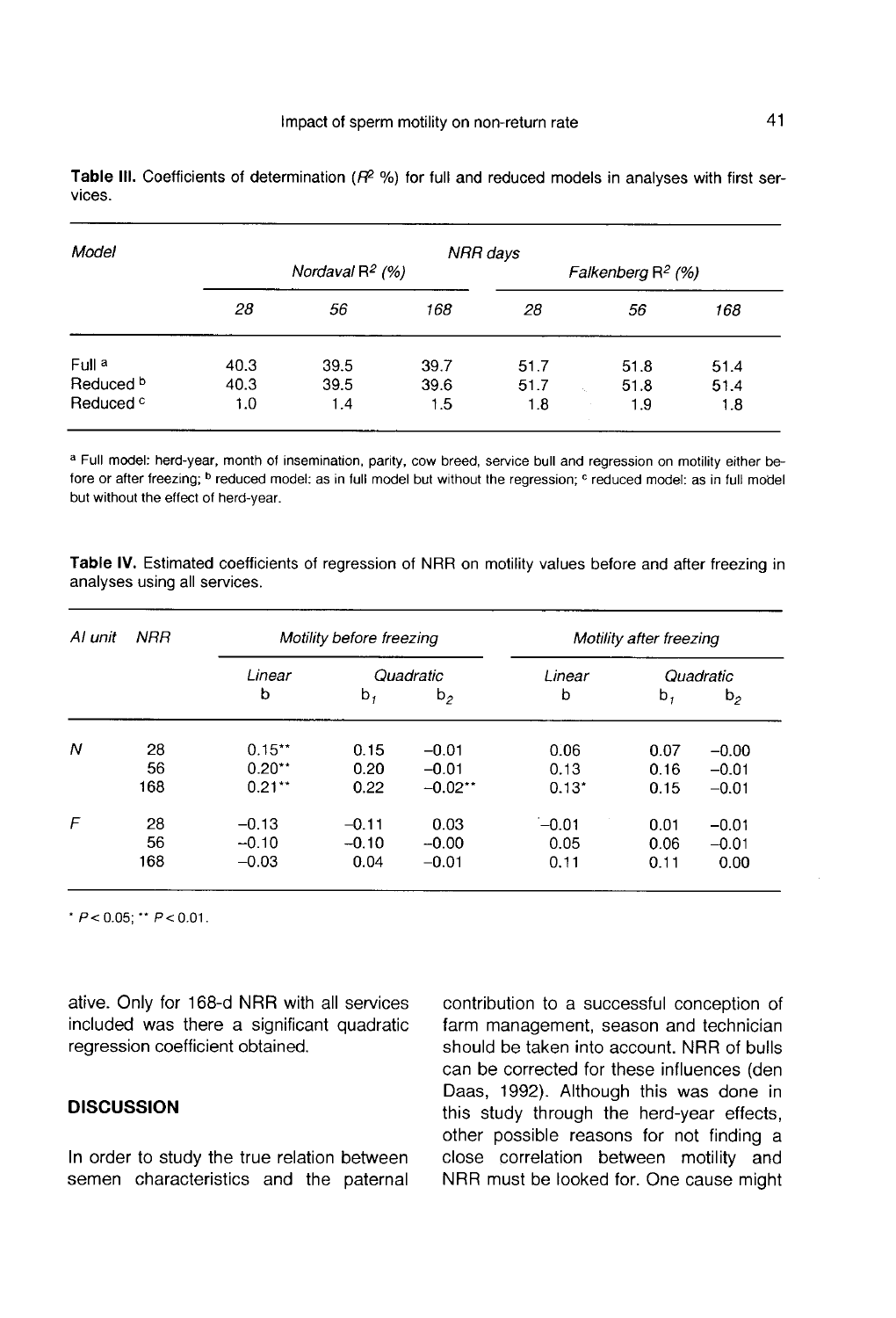| Al unit | <b>NRR</b> | Motility before freezing |           |                | Motility after freezing |           |                |
|---------|------------|--------------------------|-----------|----------------|-------------------------|-----------|----------------|
|         |            | Linear                   | Quadratic |                | Linear                  | Quadratic |                |
|         |            | b                        | b,        | b <sub>2</sub> | b                       | b,        | b <sub>2</sub> |
| Ν       | 28         | 0.15                     | 0.15      | $-0.01$        | $-0.01$                 | $-0.00$   | $-0.00$        |
|         | 56         | $0.19*$                  | 0.19      | $-0.02$        | 0.15                    | 0.14      | 0.00           |
|         | 168        | $0.24*$                  | 0.24      | $-0.03$        | 0.14                    | 0.14      | 0.00           |
| F       | 28         | 0.08                     | 0.09      | 0.02           | $-0.23$                 | $-0.21$   | $-0.01$        |
|         | 56         | 0.11                     | 0.09      | $-0.05$        | $-0.02$                 | $-0.03$   | 0.00           |
|         | 168        | 0.16                     | 0.14      | $-0.03$        | 0.03                    | $-0.01$   | 0.02           |

Table V. Estimated coefficients of regression of NRR on motility values before and after freezing in analyses using first services.

 $P < 0.05$ 



Fig 1. 1st service data from Nordavel. The linear regression fitted for the equation showing the impact of motility pre-freezing on 168-d adjusted NRR based on single services. The frequencies of assessed motility values in percentage units are depicted as bars.

be the reduced variation due to the culling of bulls by discarding ejaculates both before and after freezing/thawing. Reductions in the viability of individual spermatozoa would then be masked by the remaining competent cells (Salisbury et al, 1978). It can also be discussed whether it



Fig 2. All service data from Nordavel. The linear regression fitted for the equation showing the impact of motility post-freezing on 168-d adjusted NRR based on single services. The frequencies of assessed motility values in percentage units are depicted as bars.

is the actual number of motile sperms inseminated, rather than the percentage of motile sperms, that is related to fertility (Saacke et al, 1991). This is also maintained by Pace et al (1981), who showed that the number of spermatozoa inseminated was positively correlated  $(P < 0.05)$  to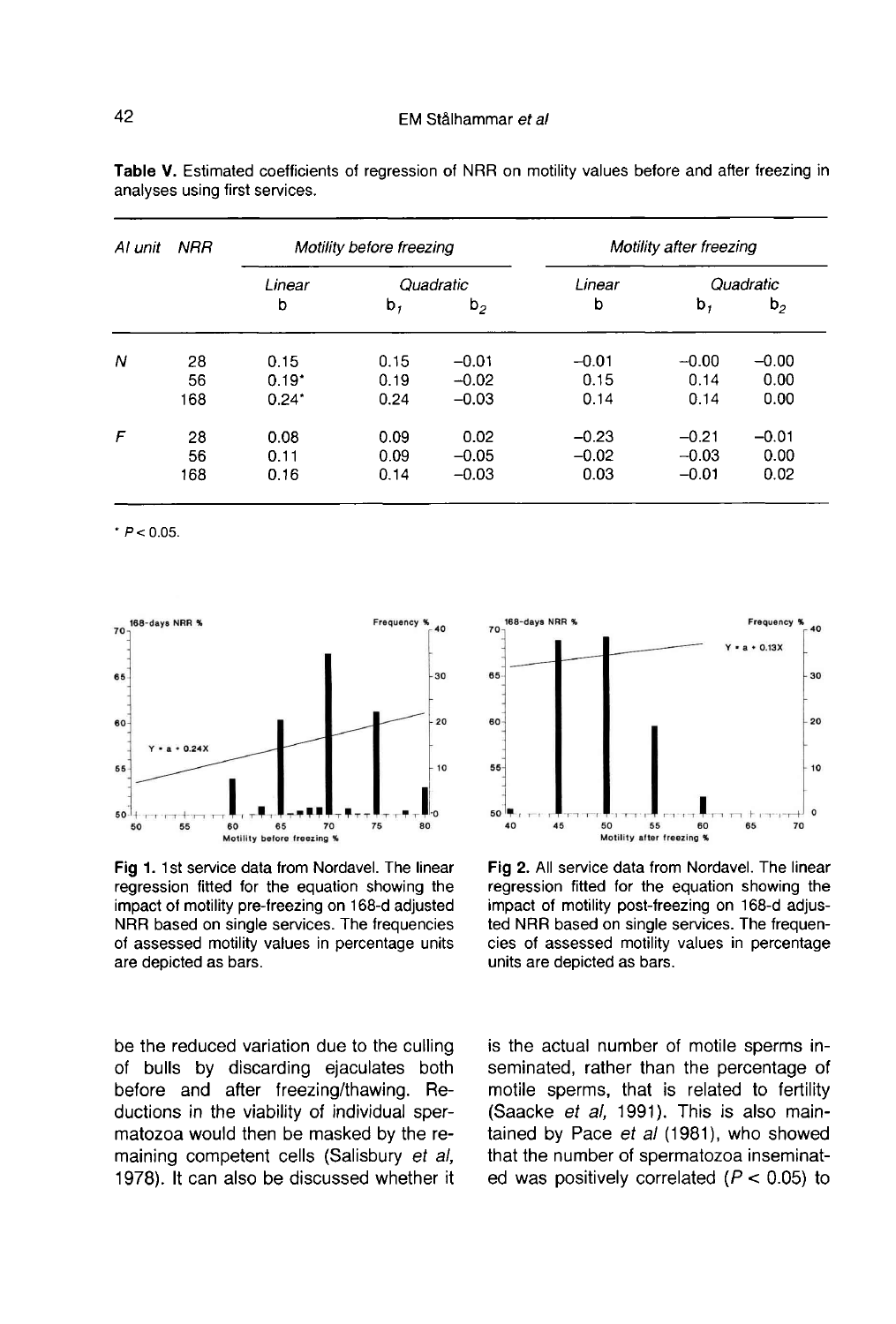90-d NRR. Den Daas (1992) concluded that a successful penetration of the oocyte depends on the quality of the inseminated spermatozoa extrinsic sperm quality.

Budworth et al (1988), however, did not find any significant correlations between 75-d NRR and parameters of sperm movement, though for a 'competitive fertility index' the correlation with percent motile spermatozoa was significant  $(r = 0.80)$ . This index is a measure of relative fertility, where equal numbers of spermatozoa from 2 bulls are inseminated and the sire of each calf is established by blood-typing.

A field experiment with semen not selected for motility or other semen quality traits would better clarify the real biological relationship between motility and NRR. An entirely objective method for motility assessment would also be necessary. Although there is evidence that evaluations of track motility, an objective approach for evaluating sperm motility, are only slightly more reliable in predicting fertility than the method of replicated visual estimates of sperm motility (Saacke et al, 1980).

In a Swedish study, Håård (1989) showed that semen with less than 50% motility after freezing seemed to have lower 56-d NRR than semen with higher than 50% post-freezing motility. There was no difference in NRR between ejaculates when the motility after freezing was at least 50%, possibly due to the large number of sperm cells per dose used at that time.

For the Al stud, the discarding of ejaculates and culling of bulls has the objective of eliminating poor semen, which seems to have been achieved. However, it is also important not to discard semen and to cull bulls that would allow a good fertilizing ability despite questionable motility results. From both scientific and practical points of view it is therefore of the utmost importance to assess the real relationship between motility and NRR, even when ejaculates with a post-thaw motility below 50% are used, and maybe with a different total number of spermatozoa in the dose.

Elliot (1978) stated: "Obviously if all semen selected for use in Al is at or above the optimum level for number of motile sperm no measurable relationship between the number of motile sperm and fertility would result". This is probably the case with semen routinely used in Sweden. Thus, the question remains as to how much above the optimum the present semen selection practice is.

Both a low overall correlation with NRR and the fact that motility before or after freezing do not account for more than 1% of the variation in any of the adjusted NRR, showed that motility in the present range had hardly any impact on NRR. When interpreting the regression lines, one must bear in mind the frequency distribution of motility, which showed that the estimated regression coefficients were valid only in the interval 40-80% motility (figs 1 and 2).

## **CONCLUSIONS**

It has been shown that the adjusted NRR still varies significantly between bulls, even at motility levels above the normally applied minimum threshold for semen approval. Neither of the motility traits was a good predictor of NRR, once semen had already been preselected according to these criteria.

Since the relationship between motility and adjusted NRR, indicated by the regression coefficients, was linear though very weak or non-significant for post-thaw motilities around 50%, this threshold level does not seem to be the optimal choice. This was further emphasized by the fact that motility accounted for less than 1% of the variation in the adjusted NRR.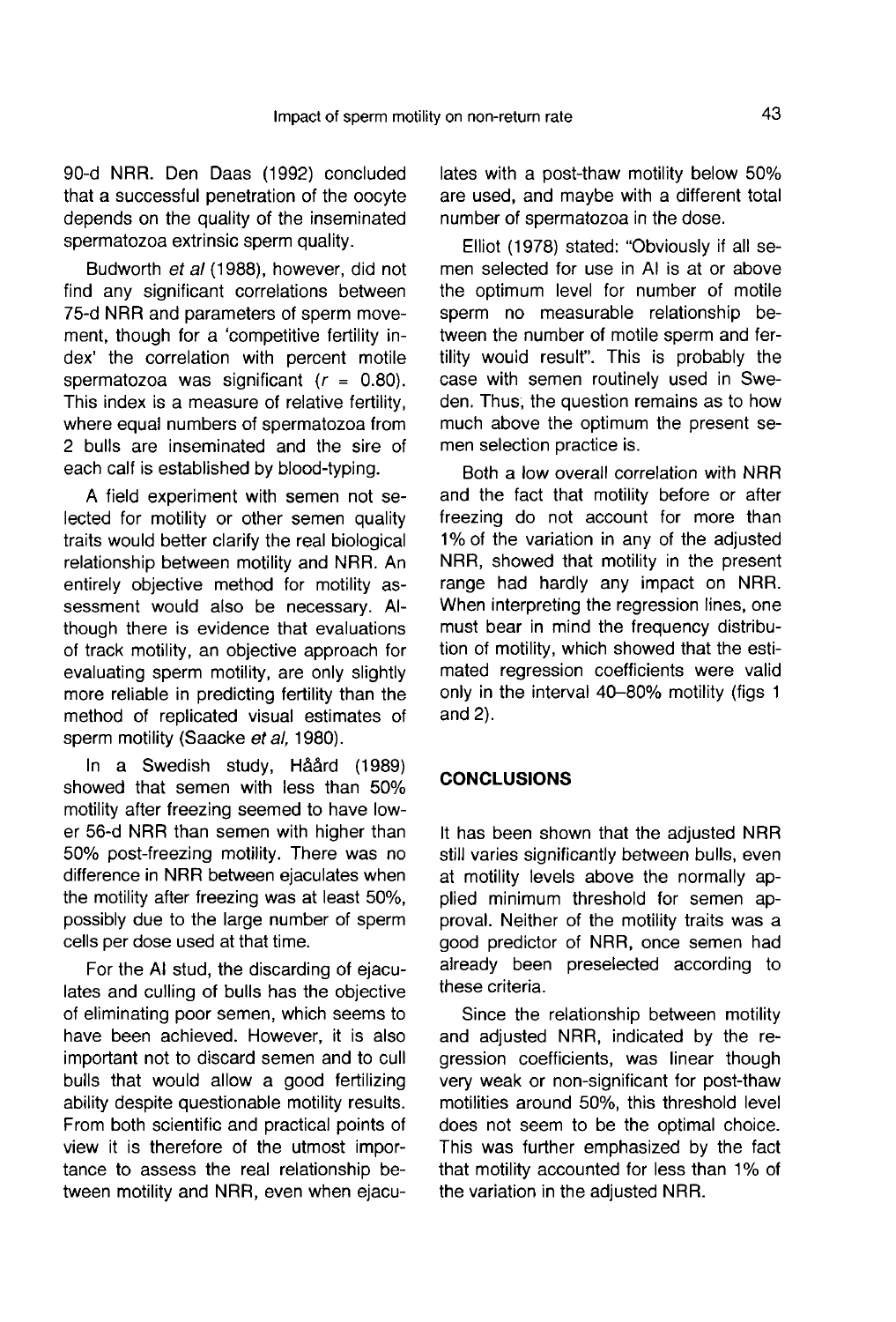It is suggested that motility levels be reduced for approval and that bulls be selected more directly on NRR, since NRR still showed a considerable variation between bulls. The size of the proposed reduction warrants further investigation in order to establish an optimum motility level for semen approval before being tested in the field for fertility.

The present study has clearly demonstrated the limitations of motility evaluations as presently being practiced as a single criterion for selection of young bulls to enter Al. Certainly, additional methods for assessing semen quality, such as the functionality of sperm and computerassisted motility assessments, need to be developed and analysed as fertility predictors.

## ACKNOWLEDGMENTS

Thanks are expressed to the Swedish Association for Livestock Breeding and Production (SHS) and the bull studs at Falkenberg and Nyland for supplying data. The study was supported financially by the Farmers Research Council for Information and Development, which is gratefully acknowledged.

## **REFERENCES**

- Amann RP (1989) Can the fertility potential of a seminal sample be predicted accurately? J Androl 2, 89-98
- Bernes G (1981) Culling reasons and fertility in young Al bulls (in Swedish). Technical Report 95. Swedish University of Agricultural Sciences, Dept of Animal Breeding and Genetics, Box 7023, S-750 07 Uppsala
- Budworth PR, Amann RP, Chapman PL (1988) Relationships between computerized measurements of motion of frozen-thawed bull spermatozoa and fertility. J Androl 9, 41- 54
- Den Daas N (1992) Laboratory assessment of semen characteristics. Anim Reprod Sci 28, 87-94
- Elliot Fl (1978) Significance of semen quality. In: Physiology of Reproduction and Artificial Insemination of Cattle (GW Salisbury, NL VanDemark, JR Lodge, eds) WH Freeman and Co, San Francisco, 428-441
- Grafter T, Solbu H, Filseth 0 (1988) Semen production in artificial insemination bulls in Norway. Theriogenology 30, 1011-1021
- Harwey WR (1985) User's Guide for LSMLMW. Ohio State University
- Håård M (1989) Old and new problems from the practical routines at the Al studs, which can have an impact on semen quality and the fertility of bulls (in Swedish). Allmänt veterinärmöte, Sveriges Lantbruksuniversitet, Uppsala, Kompendium, 66-71
- Janson L (1980) Studies on fertility traits in dairy cattle. Department of Animal Breeding and Genetics, Swedish University of Agricultural Sciences, Uppsala. Thesis Report 45
- Oltenacu EAB, Foote RH (1976) Monitoring fertility of Al programs: Can Non-return Rate do the job? Proceedings, 4th Technical Conference on AI and Reproduction. NAAB, 61- 68
- Pace MM, Sullivan JJ, Elliott Fl, Graham EF, Coulter GH (1981) Effects of thawing temperature, number of spermatozoa and spermatozoal quality on fertility of bovine spermatozoa packaged in 0.5-ml French straws. J Anim Sci 53 (3), 693-701
- Saacke RG, Vinson WE, O'Connor ML et al (1980) The relationship of semen quality and fertility: a heterospermic study. Proceedings, 8th Technical Conference on AI and Reproduction, NAAB, 71-78
- Saacke RG, Dejarnette JM, Nebel RL, Nadir S (1991) Assessing bull fertility. Proceedings, Annual Meeting of Society for Theriogenology, August 16-17, San Diego, California. 56- 69
- Salisbury GW, VanDemark NL, Lodge JR (1978) Physiology of Reproduction and Artificial Insemination of Cattle. WH Freeman and Co, San Francisco
- Stålhammar EM, Janson L, Philipsson J (1989) Genetic studies on fertility in AI bulls. I Age, season and genetic effects on semen charac-